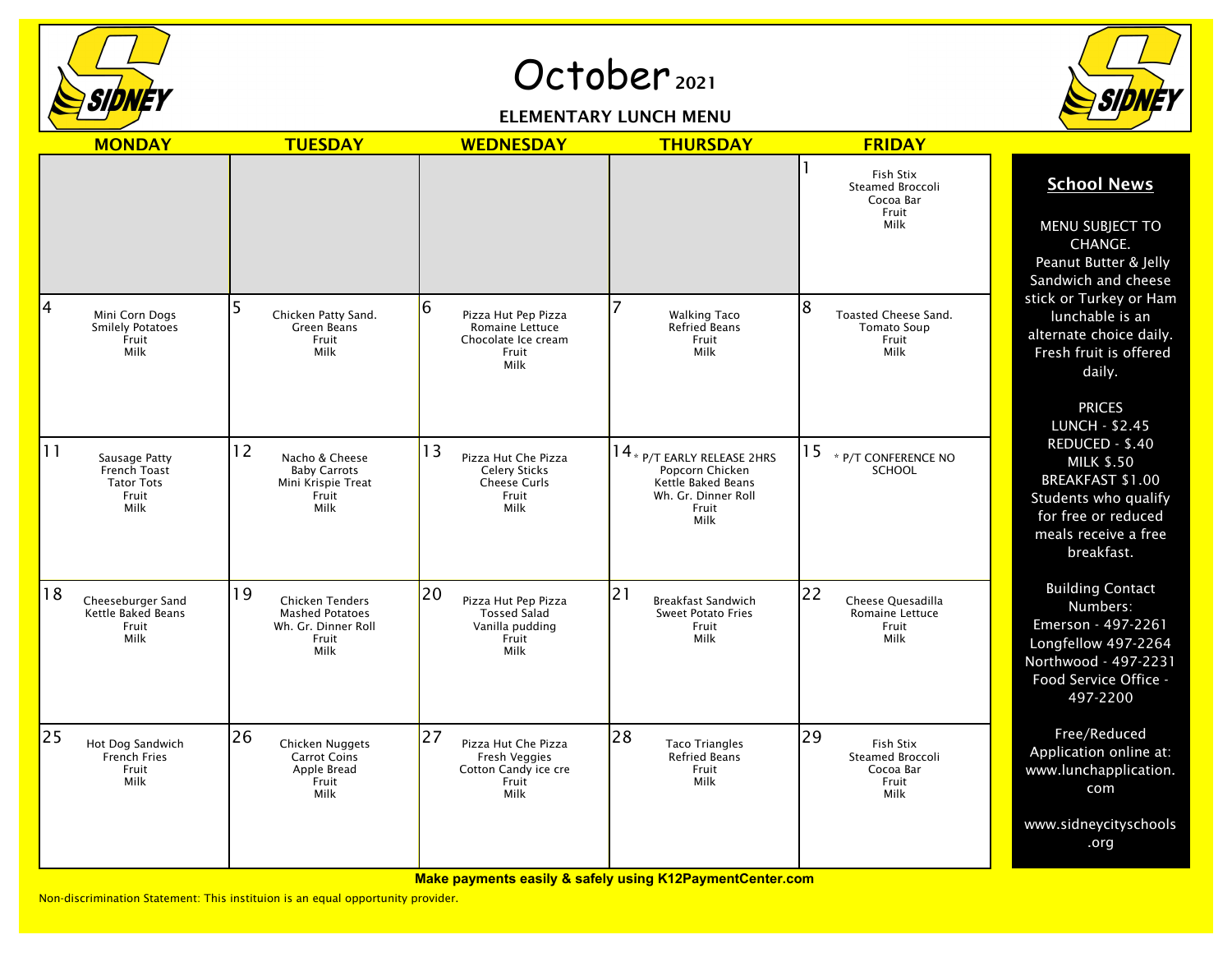| <b>Serving Date</b> | Recipe                                 | <b>Allergens</b>                                     |
|---------------------|----------------------------------------|------------------------------------------------------|
| 10/01/2021          | R-0255 - Milk                          | Milk                                                 |
|                     | R-0363 - Fish Stix                     | Milk, Wheat                                          |
|                     | R-0484 - Uncrustable (Elem/MS)         | Milk, Peanuts, Wheat, Soybeans                       |
|                     | R-0487 - Cocoa Bar                     | TreeNuts (equipment also processes), Wheat, Soybeans |
| 10/04/2021          | R-0255 - Milk                          | Milk                                                 |
|                     | R-0484 - Uncrustable (Elem/MS)         | Milk, Peanuts, Wheat, Soybeans                       |
|                     | R-0739 - Mini Corn Dogs                | Milk, Eggs, Wheat, Soybeans                          |
|                     | R-0740 - Smilely Potatoes              | Soybeans                                             |
| 10/05/2021          | R-0255 - Milk                          | Milk                                                 |
|                     | R-0358 - Chicken Patty Sand. (Elem/MS) | Wheat, Soybeans                                      |
|                     | R-0484 - Uncrustable (Elem/MS)         | Milk, Peanuts, Wheat, Soybeans                       |
| 10/06/2021          | R-0255 - Milk                          | Milk                                                 |
|                     | R-0484 - Uncrustable (Elem/MS)         | Milk, Peanuts, Wheat, Soybeans                       |
|                     | R-0656 - Pizza Hut Pep Pizza           | Milk, Wheat                                          |
|                     | R-0935 - Chocolate Ice cream-Hershey's | Milk                                                 |
| 10/07/2021          | R-0213 - Walking Taco                  | Milk, Soybeans (soy)                                 |
|                     | R-0255 - Milk                          | Milk                                                 |
|                     | R-0484 - Uncrustable (Elem/MS)         | Milk, Peanuts, Wheat, Soybeans                       |
| 10/08/2021          | R-0203 - Toasted Cheese Sandwich       | Milk, Wheat, Soybeans (soy)                          |
|                     | R-0255 - Milk                          | Milk                                                 |
|                     | R-0356 - Tomato Soup-Elem/MS           | Wheat                                                |
|                     | R-0484 - Uncrustable (Elem/MS)         | Milk, Peanuts, Wheat, Soybeans                       |
| 10/11/2021          | R-0255 - Milk                          | Milk                                                 |
|                     | R-0335 - French Toast                  | Milk, Eggs, Wheat, Soybeans                          |
|                     | R-0484 - Uncrustable (Elem/MS)         | Milk, Peanuts, Wheat, Soybeans                       |
| 10/12/2021          | R-0235 - Baby Carrots (Elem/MS)        | Milk, Eggs                                           |
|                     | R-0255 - Milk                          | Milk                                                 |
|                     | R-0484 - Uncrustable (Elem/MS)         | Milk, Peanuts, Wheat, Soybeans                       |
|                     | R-0655 - Mini Krispie Treat            | Milk, Soybeans                                       |
|                     | R-0815 - Nacho & Cheese                | Milk, Soybeans                                       |
| 10/13/2021          | R-0255 - Milk                          | Milk                                                 |
|                     | R-0484 - Uncrustable (Elem/MS)         | Milk, Peanuts, Wheat, Soybeans                       |
|                     | R-0657 - Pizza Hut Cheese Pizza        | Milk, Wheat                                          |
|                     | R-0687 - Cheddar cheese curls          | Milk                                                 |
| 10/14/2021          | R-0217 - Popcorn Chicken               | Wheat, Soybeans                                      |
|                     | R-0255 - Milk                          | Milk                                                 |
|                     | R-0297 - Wh. Gr. Dinner Roll           | Wheat                                                |
|                     | R-0484 - Uncrustable (Elem/MS)         | Milk, Peanuts, Wheat, Soybeans                       |